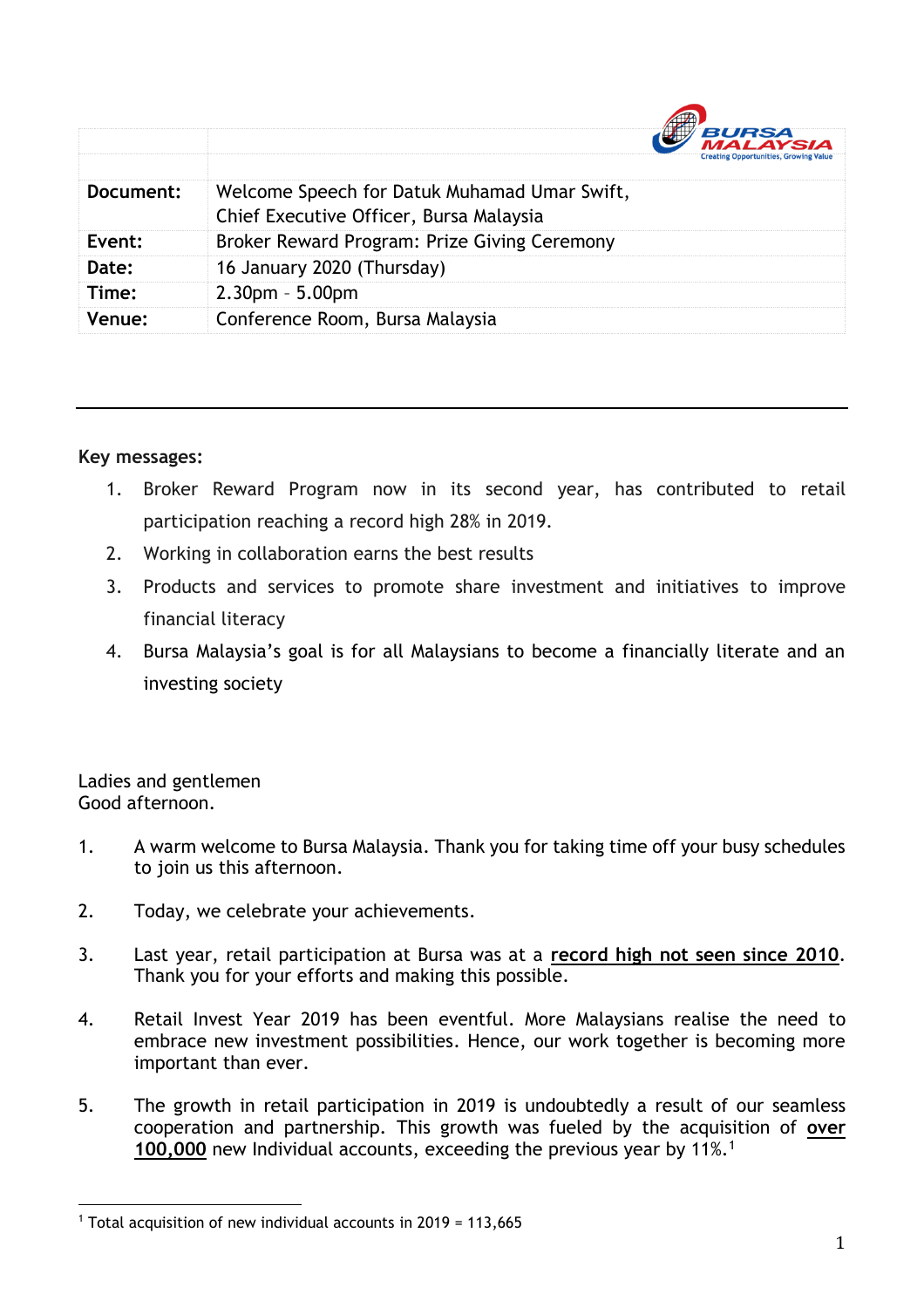- 6. Furthermore, our post-campaign analysis has shown encouraging results:
	- a. Over **32,000 new accounts opened** during the campaign period traded at least once, surpassing our campaign target by more than **20%**<sup>2</sup> ;
	- b. Traded Value from these accounts amounted to **RM8.12 billion which is 17%** more than the campaign target;
	- c. Average Total Value (TTV) per new accounts was **over RM252,000**, an impressive number given the weak market condition last year<sup>3</sup>;
	- d. We also saw the **reactivation of over 7,000** inactive and dormant accounts during the campaign period. This is **4.3 times higher** than the previous year at only 1,700 accounts reactivated<sup>4</sup>.
- 7. Please give yourself a round of applause.
- 8. Your efforts and hard work have played a considerable part in the success of this campaign.
- 9. Together as partners, let's continue to collaborate effectively to achieve our shared end goal - the goal of bringing Malaysians to a higher level of investment savviness.
- 10. We are committed to do everything we can to extend our support to you.
- 11. We will continue to champion activities, events, and campaigns that will help drive more retail participation in our markets.
- 12. Last year, our on-ground and marketing initiatives to improve awareness of stock market investing managed to reach **over 1 million** Malaysians. We did this through our campaigns such as the Penang Investment Fair and various investor education events held throughout the year.
- 13. We also pursued a stronger focus on digital marketing and advertising to maximise our reach more effectively.
- 14. Various initiatives and new products to broaden the depth and vibrancy of our market were also introduced, namely the **Trade Fee and High Value Trades incentive program** and the **Leverage & Inverse ETF** - a first in the market.
- 15. We also continued to enhance our digital touchpoints through the launch of Bursa Anywhere, providing investors with a **seamless and mobile "in-your-hands" experience**.
- 16. Our Mirror, Learn & Trade (MLT) virtual platform has also been gaining traction. A collaboration with several leading analysts, we hope to provide a learning platform that can reach out to the new generation of investors.

 $\overline{a}$ 

<sup>&</sup>lt;sup>2</sup> New accounts opened during the campaign =  $32,182$ 

<sup>3</sup> TTV = RM252,379

<sup>4</sup> 7,645 inactive and dormant accounts reactivated